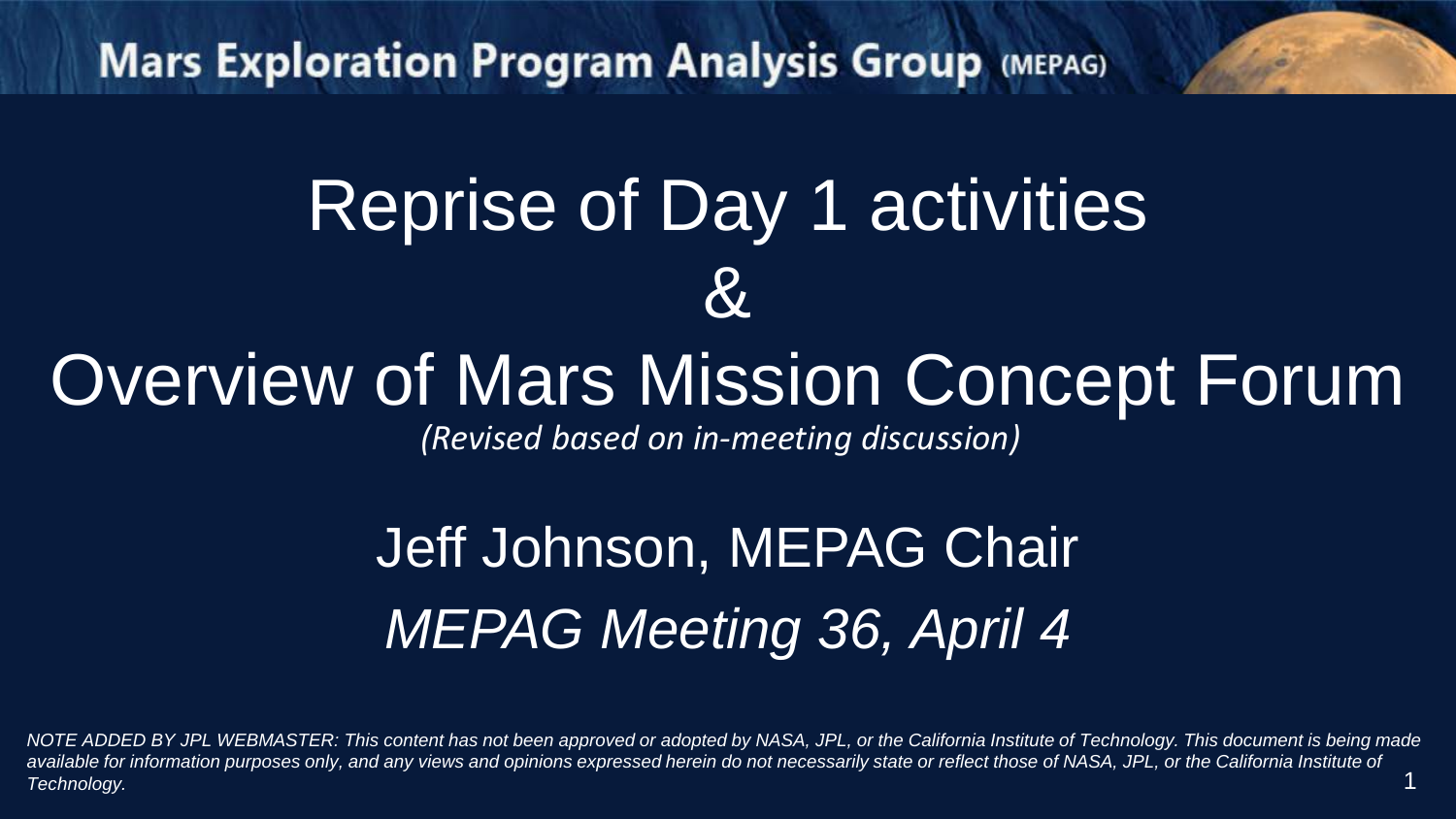| <b>Decadal Survey Preparations</b>  |      |                                                                   |                     |  |  |  |
|-------------------------------------|------|-------------------------------------------------------------------|---------------------|--|--|--|
| 08:15 AM                            | 0:30 | Reprise of Day 1 Activities                                       | J. Johnson          |  |  |  |
| 08:45 AM                            | 0:15 | <b>Planetary Protection</b>                                       | L. Pratt            |  |  |  |
| 09:00 AM                            | 0:15 | Planetary Exploration Science Technology Office (PESTO)           | C. Mercer           |  |  |  |
| 09:15 AM                            | 0:15 | Status: Mid-term Decadal Survey Report                            | L. Prockter         |  |  |  |
| 09:30 AM                            | 0:20 | Decadal Survey Look-Ahead                                         | D. Smith            |  |  |  |
| $09:50$ AM                          | 0:25 | <b>Break</b>                                                      |                     |  |  |  |
| $10:15$ AM $ 0:30$                  |      | MEP / Mars Sample Return (MSR) Science                            | M. Meyer            |  |  |  |
| 10:45 AM $ 0:20$                    |      | Overview of Mars Mission Concepts Forum                           | J. Johnson          |  |  |  |
| 11:05 AM                            | 0:20 | Preparations for Decadal                                          | J. Johnson          |  |  |  |
| 11:25 AM                            | 1:00 | Discussion                                                        | All                 |  |  |  |
| 12:25 PM                            | 1:00 | <b>LUNCH</b>                                                      |                     |  |  |  |
| <b>Reports from Mars Missions I</b> |      |                                                                   |                     |  |  |  |
| 01:25 PM                            | 0:30 | InSight                                                           | <b>B.</b> Banerdt   |  |  |  |
| 01:55 PM                            | 0:30 | <b>MAVEN</b> Results                                              | <b>B.</b> Jakosky   |  |  |  |
| 02:25 PM                            | 0:15 | Mars Reconnaissance Orbiter (MRO) Results                         | L. Tamppari         |  |  |  |
| 02:40 PM                            | 0:15 | Mars Odyssey (ODY) Results                                        | L. Kerber           |  |  |  |
| $02:55$ PM                          | 0:30 | <b>Break</b>                                                      |                     |  |  |  |
| 03:25 PM                            | 0:30 | Mars Moons Exploration (MMX) & MEGANE                             | D. Lawrence         |  |  |  |
| 03:55 PM                            | 0:30 | United Arab Emirates Mission to Mars                              | S. Amiri            |  |  |  |
| 04:25 PM                            | 0:30 | Mars Science Laboratory (MSL) Results                             | A. Vasavada         |  |  |  |
| 04:55 PM                            | 0:20 | Mars Exploration Rover (MER) Results                              | A. Fraeman          |  |  |  |
| 05:15 PM                            | 0:20 | Geodesy/Cartography, Phobos/Deimos Site Working Groups T. Duxbury |                     |  |  |  |
| 05:35 PM                            | 0:25 | James Webb Space Telescope (JWST) and Mars                        | H. Hammel, S. Milam |  |  |  |
| $06:00$ PM                          |      | End of Day 2                                                      |                     |  |  |  |

# Agenda: Day 2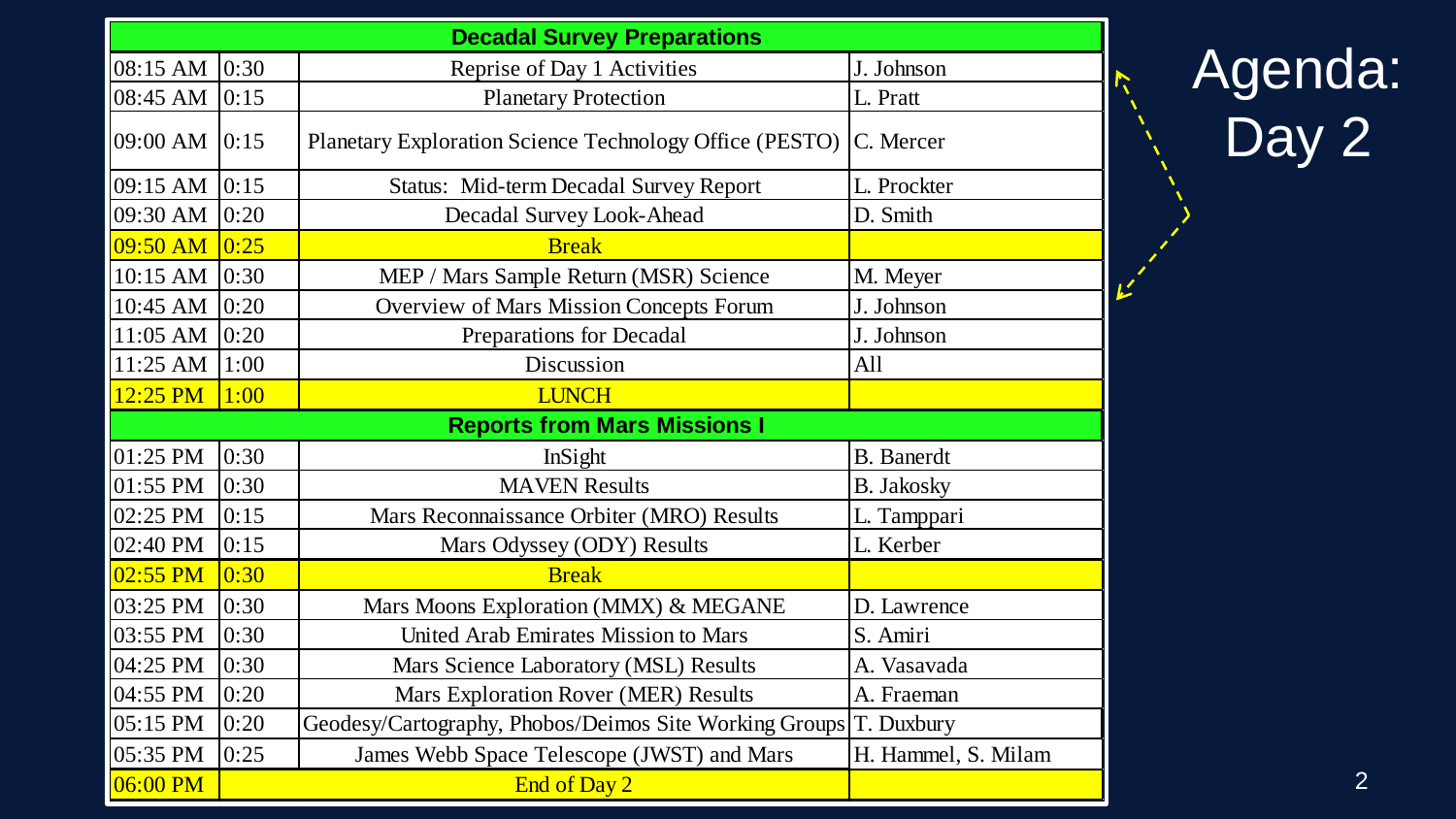# **Mars Exploration Program Analysis Group (MEPAG)**

# **Summary of Day 1 Activities**

| <b>Mars Exploration Program Reports</b>              |      |                                                                 |                          |  |  |
|------------------------------------------------------|------|-----------------------------------------------------------------|--------------------------|--|--|
| 08:15 AM 0:30                                        |      | Welcome: Meeting Preview, MEPAG Updates                         | J. Johnson, MEPAG Chair  |  |  |
| 08:45 AM 0:30                                        |      | NASA Planetary Science Division (PSD) Report                    | J. Green                 |  |  |
| 09:15 AM 0:45                                        |      | NASA: Mars Exploration Program (MEP) Status                     | J. Watzin                |  |  |
| 10:00 AM 0:15                                        |      | Discussion                                                      | All                      |  |  |
| $10:15$ AM                                           | 0:15 | <b>Break</b>                                                    |                          |  |  |
| <b>Potential MEPAG Goals Revision: Polar Science</b> |      |                                                                 |                          |  |  |
| 10:30 AM 0:35                                        |      | Polar Science Objectives & Investigations                       | I. Smith                 |  |  |
| 11:05 AM 0:35                                        |      | <b>Evaluation by MEPAG Goals Committee</b>                      | D. Banfield              |  |  |
| 11:40 AM 0:20                                        |      | Discussion                                                      | All                      |  |  |
| $12:00$ PM                                           | 1:00 | <b>LUNCH</b>                                                    |                          |  |  |
| Forum: Mission Concepts for the 2020's & beyond      |      |                                                                 |                          |  |  |
| 01:00 PM                                             | 0:20 | Forum Introduction: Mission Concepts for next Decadal<br>Survey | J. Johnson               |  |  |
| $01:20$ PM                                           | 1:00 | Poster "Lightning" Talks                                        | <b>Poster Presenters</b> |  |  |
| 02:20 PM                                             | 2:10 | Mars Mission Concepts: Poster Session                           | All                      |  |  |
| $04:30$ PM                                           | 0:15 | <b>Break</b>                                                    |                          |  |  |
| 04:45 PM                                             | 1:00 | Discussion: Paths to Next Decadal                               | J. Johnson lead          |  |  |
| $05:45$ PM                                           |      | End of Day 1                                                    |                          |  |  |



Icy Layers in Craters https://mars.nasa.gov/resources/21508/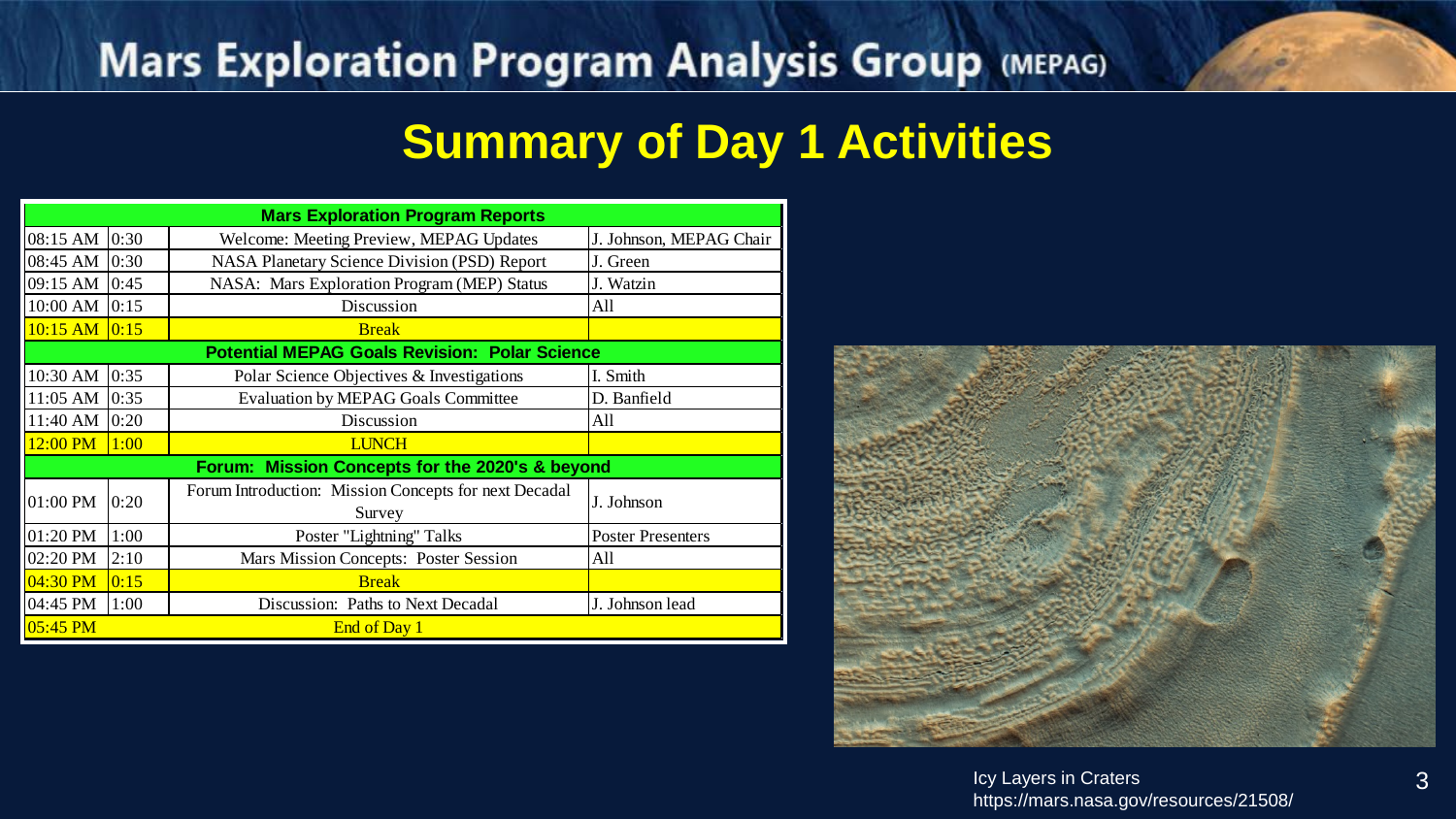# **Mars Exploration Program Analysis Group (MEPAG) Summary of Day 1 Activities (1 of 2)**

#### **Planetary Science Division (PSD) Overview**

• Good News: The increases in funding for the Planetary Science Division (including Mars in FY18) are welcomed; it's exciting to see the missions under consideration for the Outer Planets and for Mars

#### **Mars Exploration Program (MEP) Overview**

- Mars 2020 rover is on track and NASA is discussing and investing in how to accomplish the return of samples from Mars
- NASA needs to follow through with the missions required without compromising the science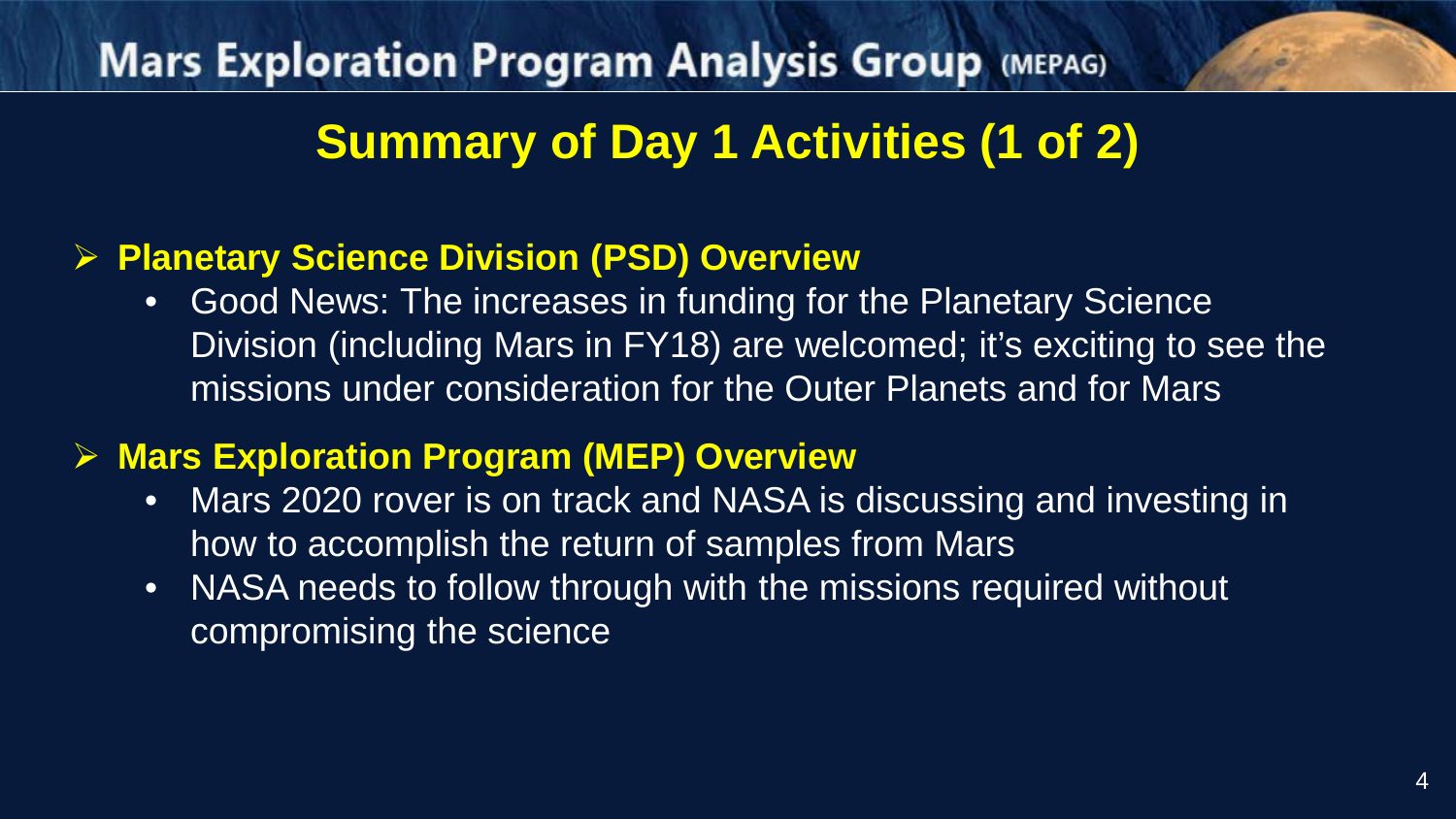**Mars Exploration Program Analysis Group (MEPAG) Summary of Day 1 Activities (2 of 2)**

#### **Mars Polar Science**

- Suggested updates to Goals Document are in discussion with Goals Committee. Expect to open for community input/responses in June.
- Next major update to Goals Document will happen after 9<sup>th</sup> Mars conference next summer

#### **Mars Forum**

- Which science questions appear to be addressable by technologies and spacecraft capabilities available in the coming decade?
- Which high-priority areas could be addressed by NF class? By Discovery? By Small-Satellite?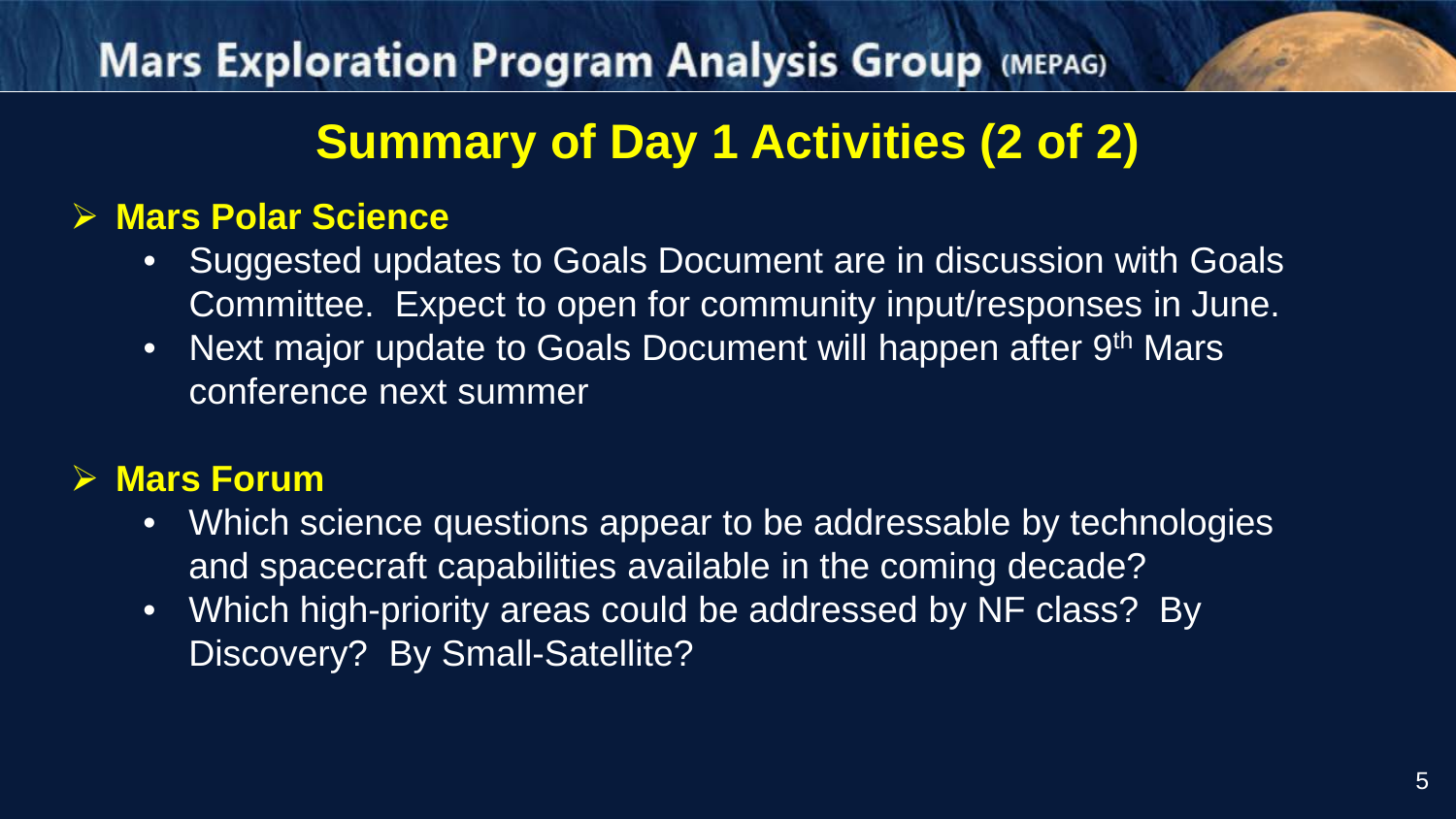# **Mars Exploration Program Analysis Group (MEPAG) Overview of Mars Mission Concepts Forum**







Opportunity Views Ground Texture in 'Perseverance Valley' Sol 4958 (Jan. 4, 2018) https://mars.nasa.gov/resources/21499/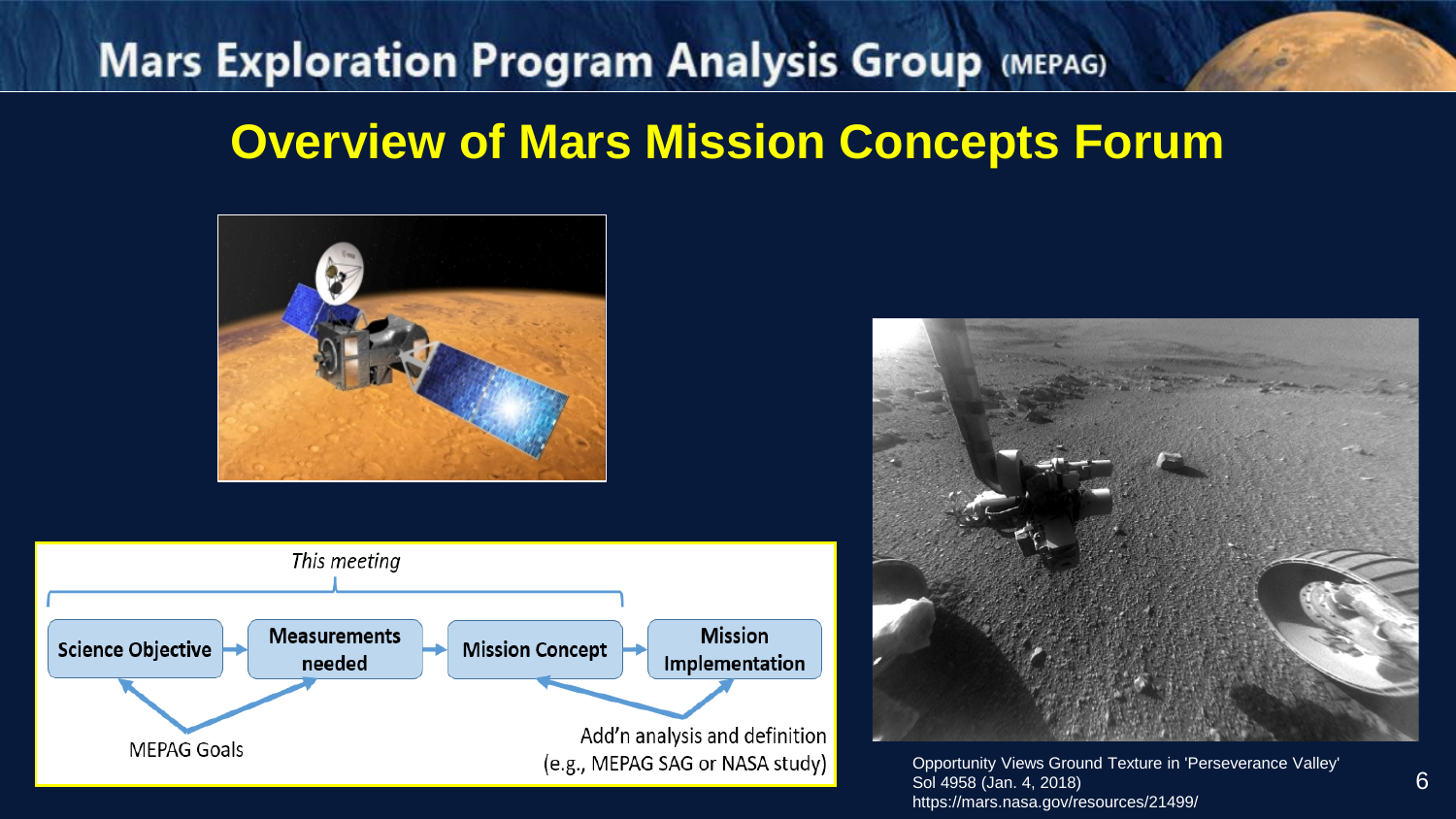# **Mars Exploration Program Analysis Group (MEPAG)**

## **Preparing for the next Planetary Decadal Survey:**

**Building on discoveries of past/ongoing missions and new technologies**

- The return of samples prepared by NASA's Mars 2020 rover continues to be a priority
- During the Mars Sample Return (MSR) era (~2023-2032) what are the additional highpriority science questions that could be addressed via mission concepts in all classes?
- $\triangleright$  Forum concept: Provide the community opportunities to discuss...
	- High-level science objectives or questions
	- Importance of specific types of observations/measurements/analyses
	- Science or technology strategies (e.g., multiple small rovers or subsurface access)
	- Mission concepts in all classes
		- $\Box$  Small satellite missions/secondary payloads enabled by strategic mission launch capabilities
		- □ Competed missions (Discovery, New Frontiers, Large strategic missions)
		- $\Box$  Follow-on flagship capabilities
- **❖** Goal of Forum: Identify concepts and collaboration opportunities for serious consideration by the next Planetary Decadal Survey
	- Which would most benefit from studies/workshops organized by MEPAG or MEP to facilitate maturation of concepts and/or technological areas?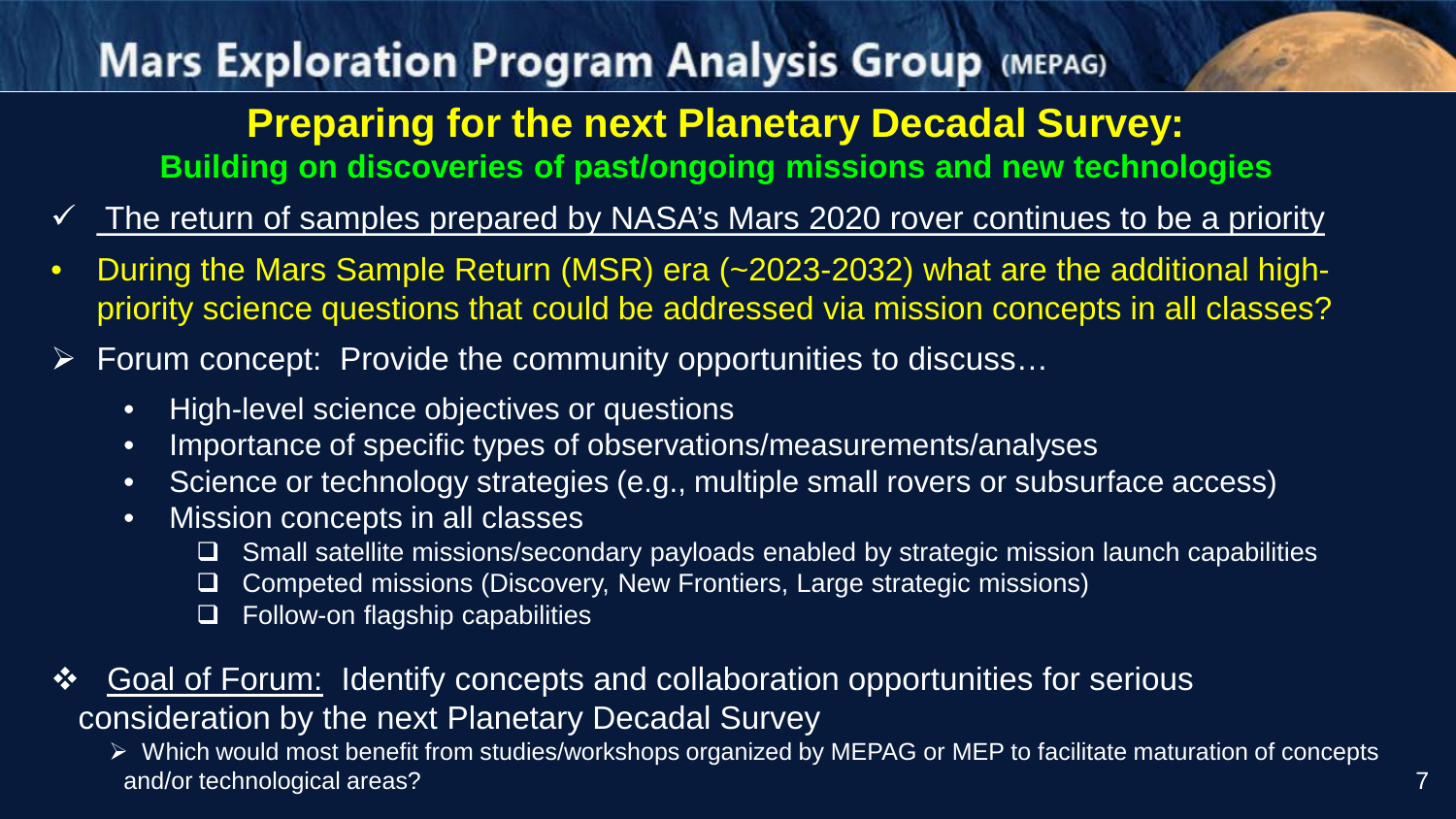**Mars Exploration Program Analysis Group (MEPAG) Preparing for the next Planetary Decadal Survey: Focus Themes based on 31 submitted abstracts**

• Ice/Polar studies (6)

• Modern/present surface and climate (10)

• Humans and astrobiology (6)

• Strategies from orbit/surface/subsurface (9)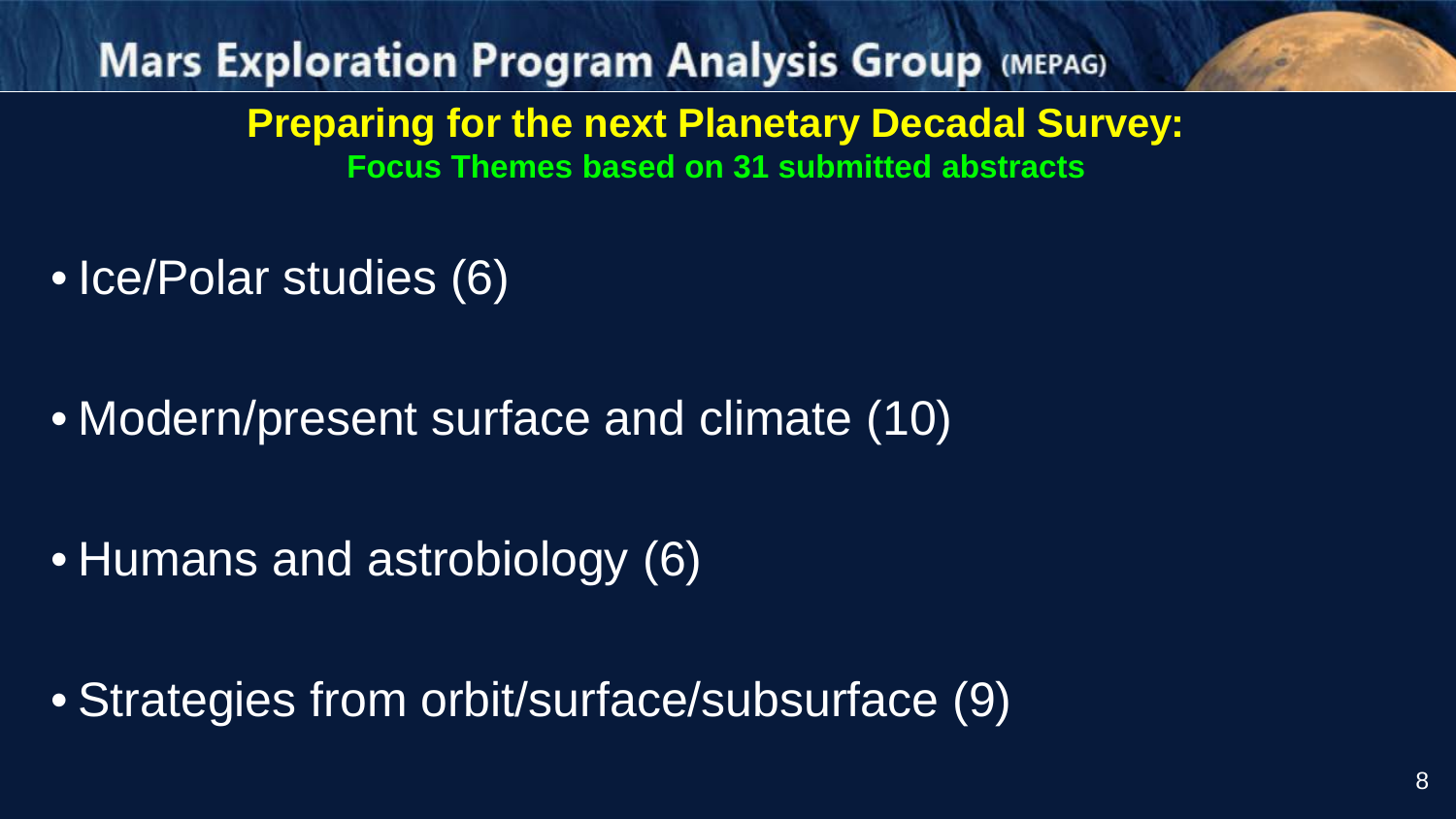# **Mars Exploration Program Analysis Group (MEPAG) Preparing for the next Planetary Decadal Survey: Questions to be addressed within the Forum**

- 1) What are the high-priority science questions that could be answered over the next two decades via Mars investigations?
- 2) What type of mission class(es) could be used to significantly address this science (in part or in full)?
- 3) Does addressing a particular science question (or a particular mission concept) fall into this next decade (2023-2032), or should we consider it more as a follow-on to MSR (which may still involve some work in the coming decade)?
- 4) Are there topics/questions that could be addressed by a MEPAG study or workshop, that would better enable a particular concept or class of concepts to be considered by the 2023-2032 Decadal Survey Committee?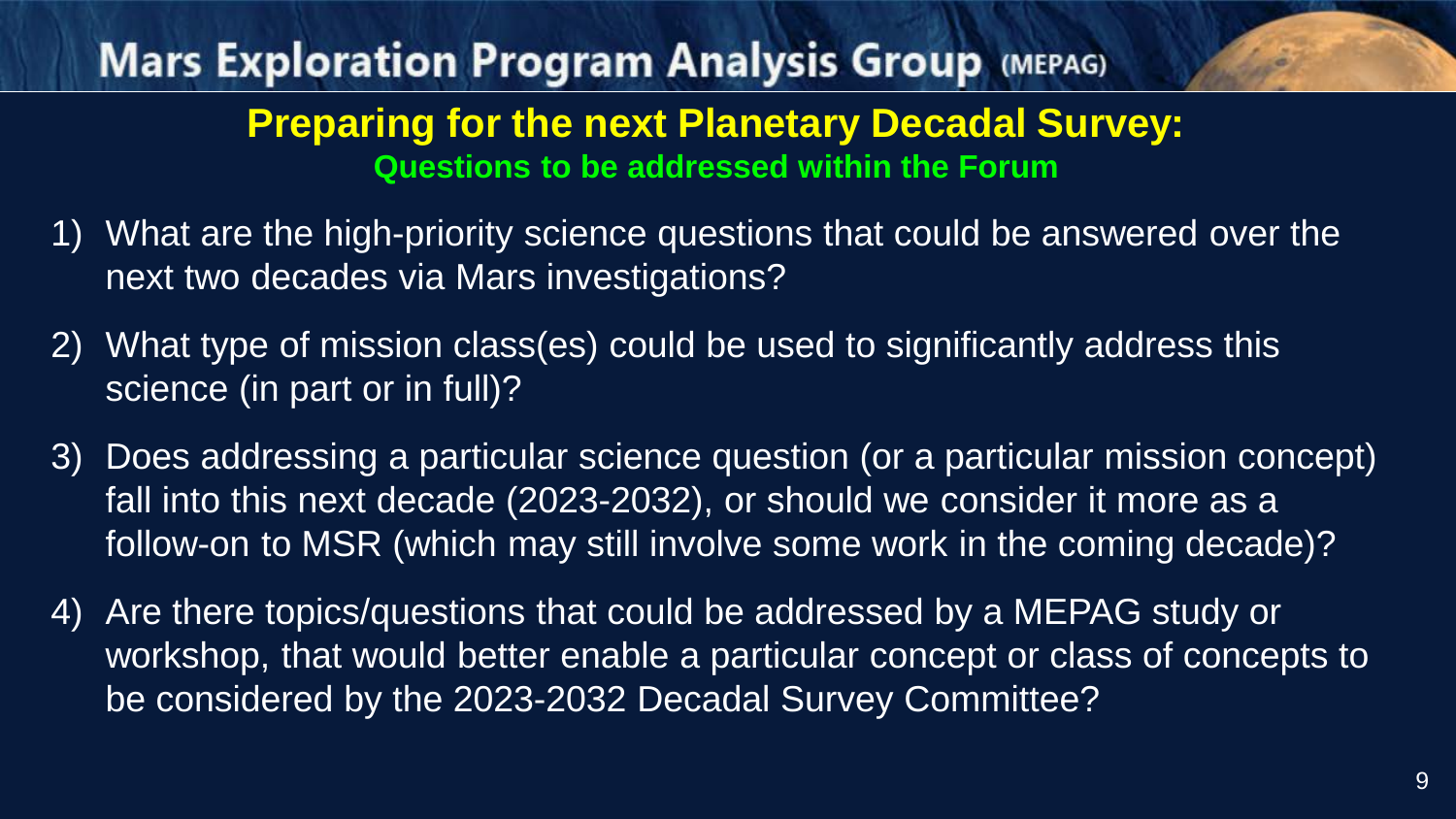1) What are the high-priority science questions that could be answered over the next two decades via Mars investigations?

Ice/Polar (also see NEX-SAG discussions)

- How does the martian climate record connect to orbital variations, as evidenced by the surface and subsurface presence, distribution, and physical characteristics of polar and non-polar ice (including areas of excess ground ice)?
- To what degree can the past and present fluxes of volatiles, dust, and energy in the polar regions be constrained by an improved understanding of the cycling of water vapor, ice, CO2, dust, and aerosols and their effects on winds, accumulation/ablation rates of ice, and isotopic fractionation?
- What is the distribution and amount of ice present at depths of ~1-10m?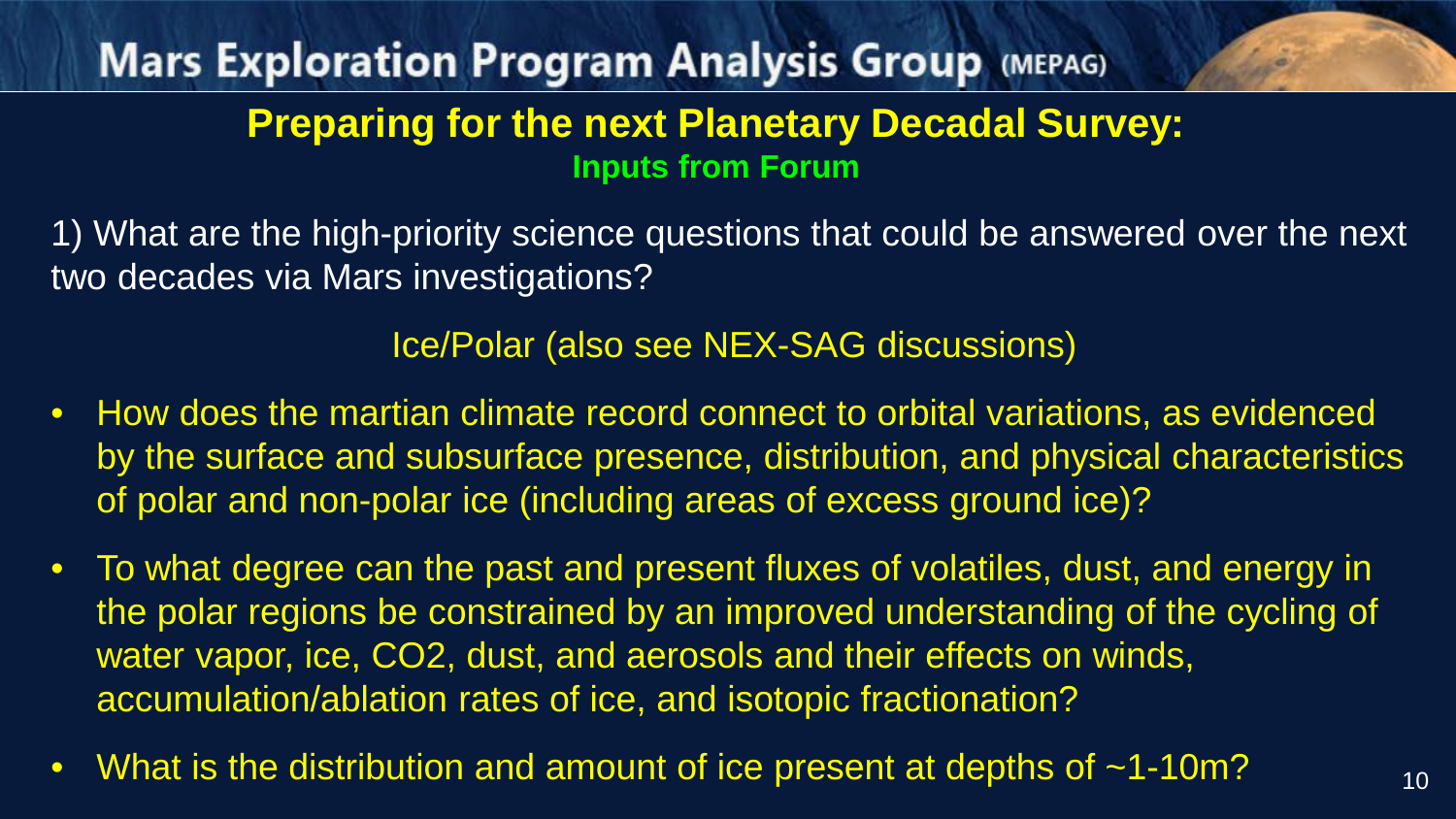1) What are the high-priority science questions that could be answered over the next two decades via Mars investigations?

#### Modern Surface and Climate (1 of 2)

- To what degree does the exchange of volatiles and energy between the surface and atmosphere affect the type, distribution, seasonality, and amount of CO2 deposition between poles and in non-polar icy regions?
- What improvements in Global Circulation Models are necessary to help refine global martian meteorology, including the influence of dust injection (from storms, polar jets) on the dynamics of dust and water ice?
- Over what timescales do surface process such as RSL formation, dust redistribution, and winds modify the martian surface?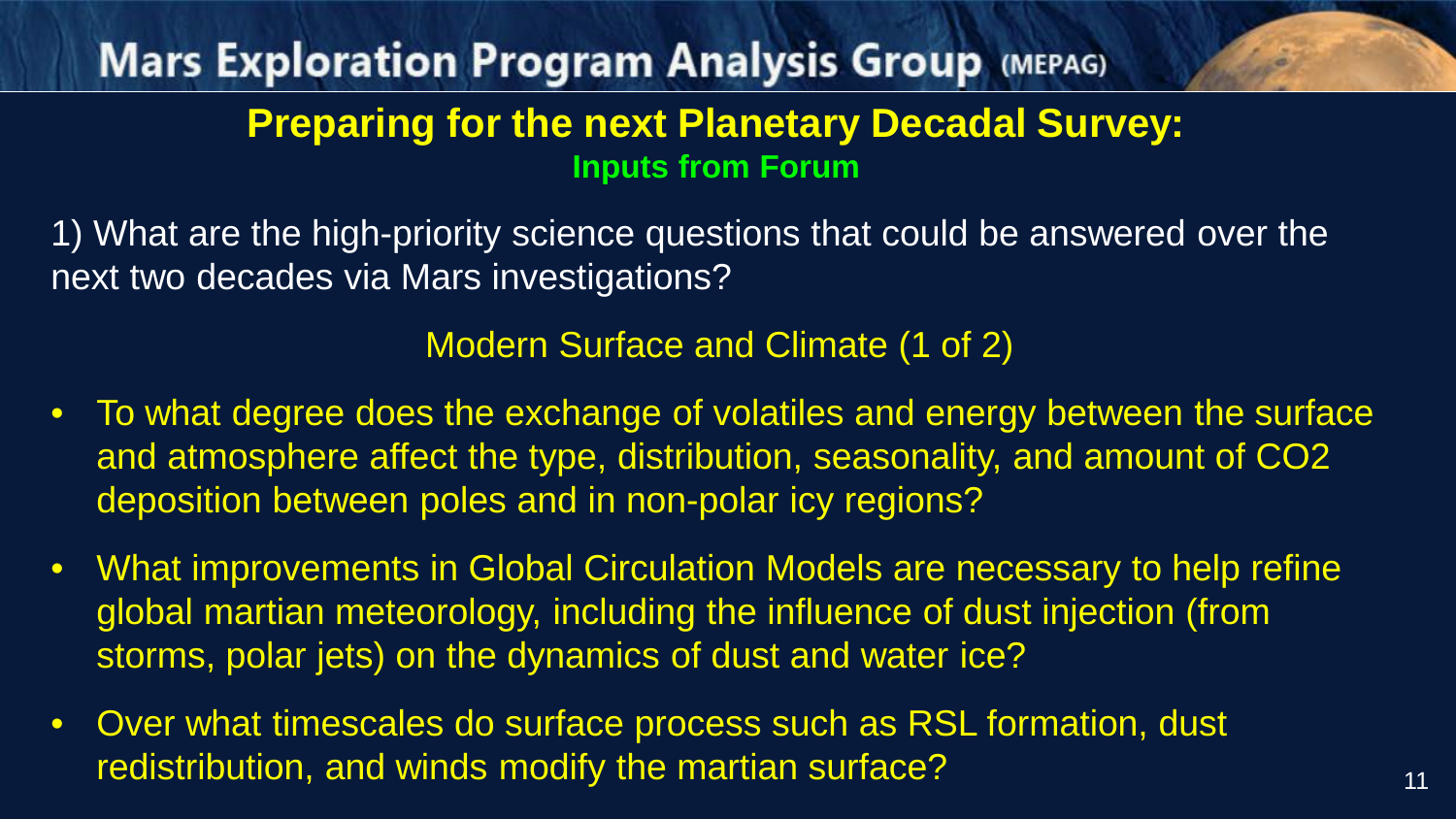1) What are the high-priority science questions that could be answered over the next two decades via Mars investigations?

Modern Surface and Climate (2 of 2)

- What is climate record in the Amazonian over 10-1000 yr timescales?
- To what degree can the determination of water vapor, wind, and temperature vertical profiles improve knowledge of atmospheric dynamics and water cycling between ice and sub-surface reservoirs?
- How do trace gases such as methane vary temporally and spatially?
- What are the variations in D/H isotopic ratios across the planet?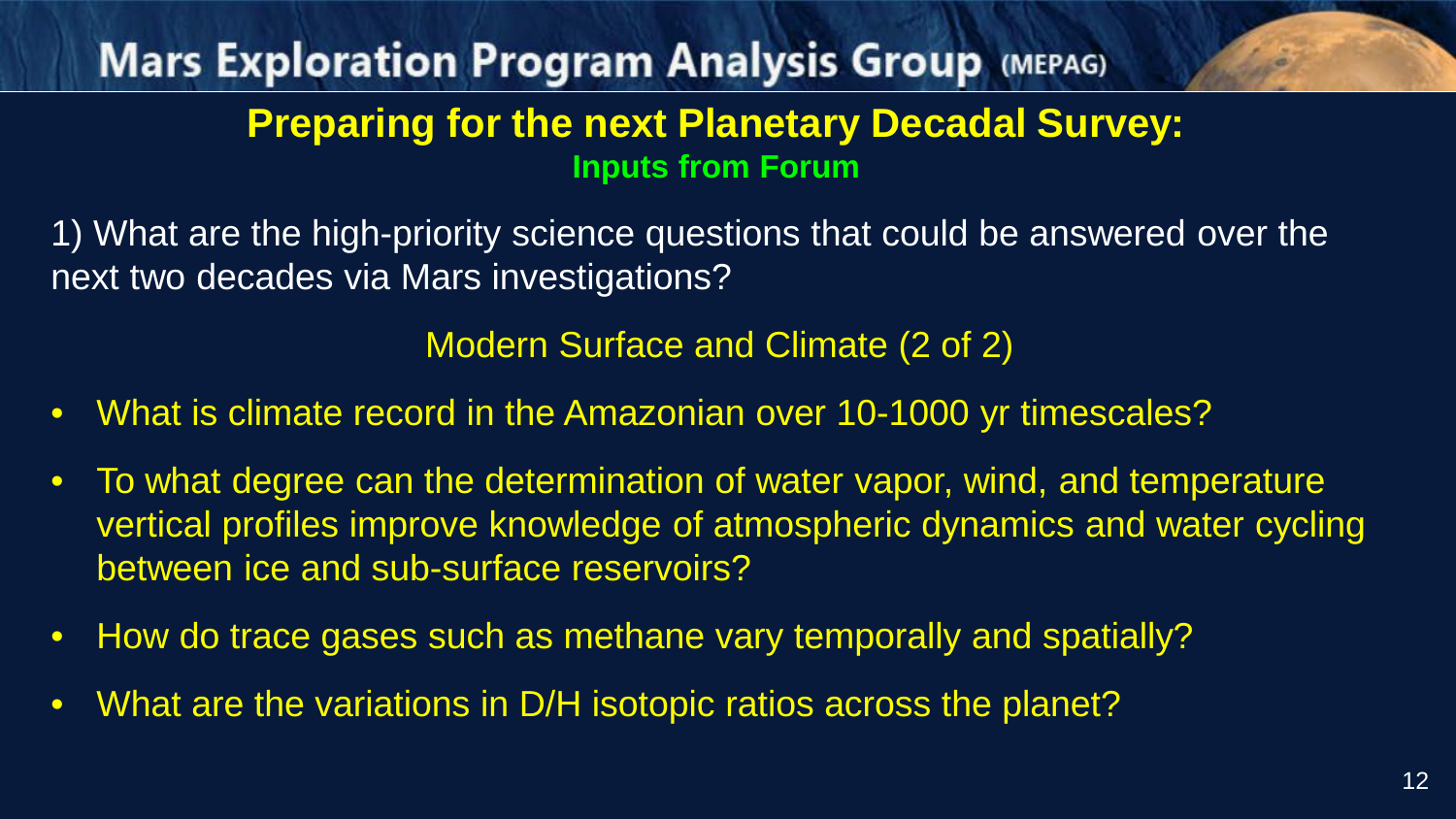1) What are the high-priority science questions that could be answered over the next two decades via Mars investigations?

Humans and Astrobiology (1 of 2)

- What are the potential biosignatures in surface/subsurface ice-bearing materials?
- What are the health effects associated with exposure to the physical and chemical characteristics of true martian dust?
- What are the sampling handling protocols required to minimize contamination and improve preservation of returned samples?
- Are caves viable zones of exploration for humans?
- How well can local weather be monitored and predicted at human landing sites?  $_{13}$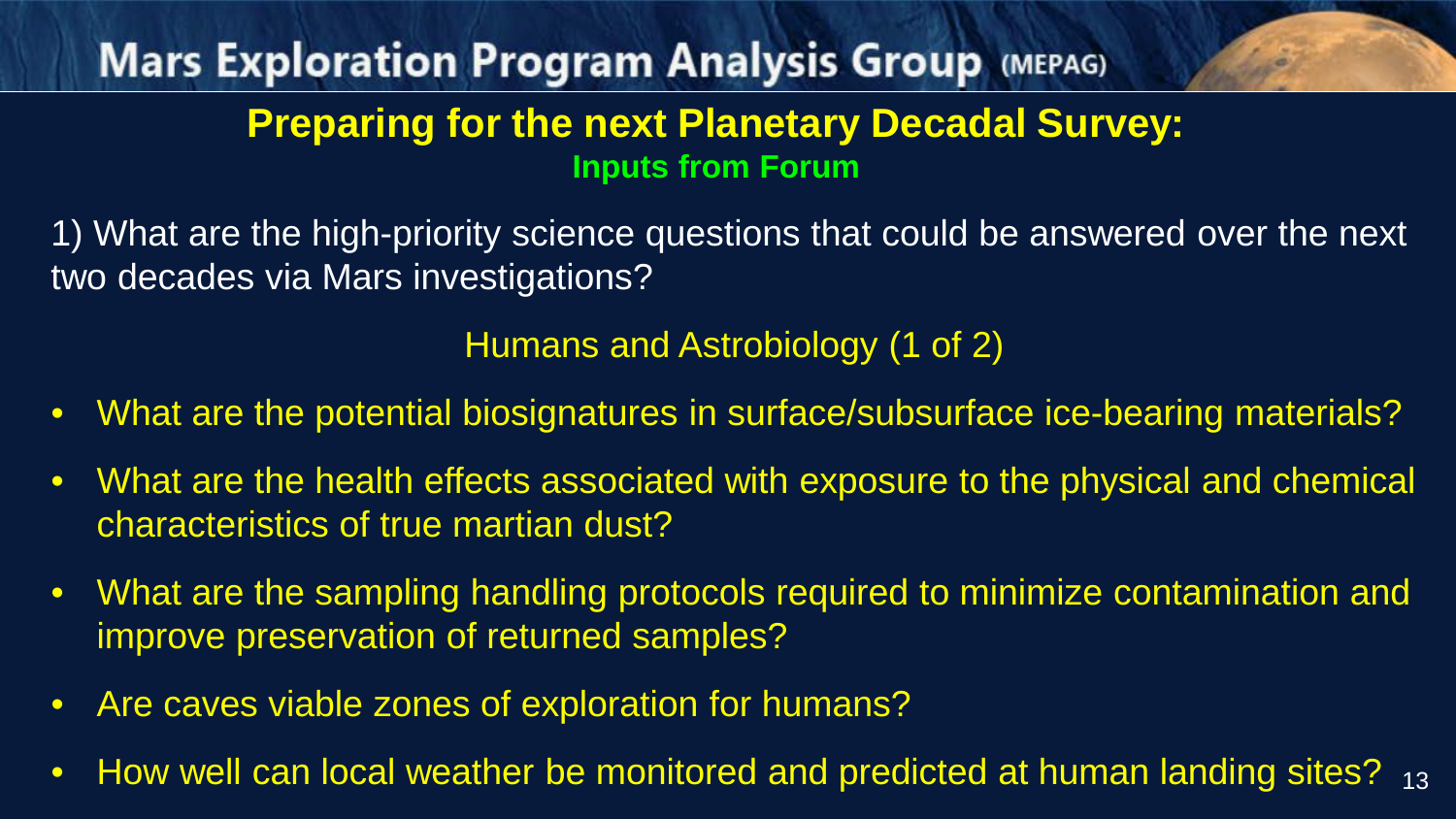1) What are the high-priority science questions that could be answered over the next two decades via Mars investigations?

Humans and Astrobiology (2 of 2)

- How can human landing sites be assessed for their science potential prior to determining/exploiting their in-situ resource utilization potential, and what are the planetary protection implications?
	- *cf. impending Planetary Protection policy report*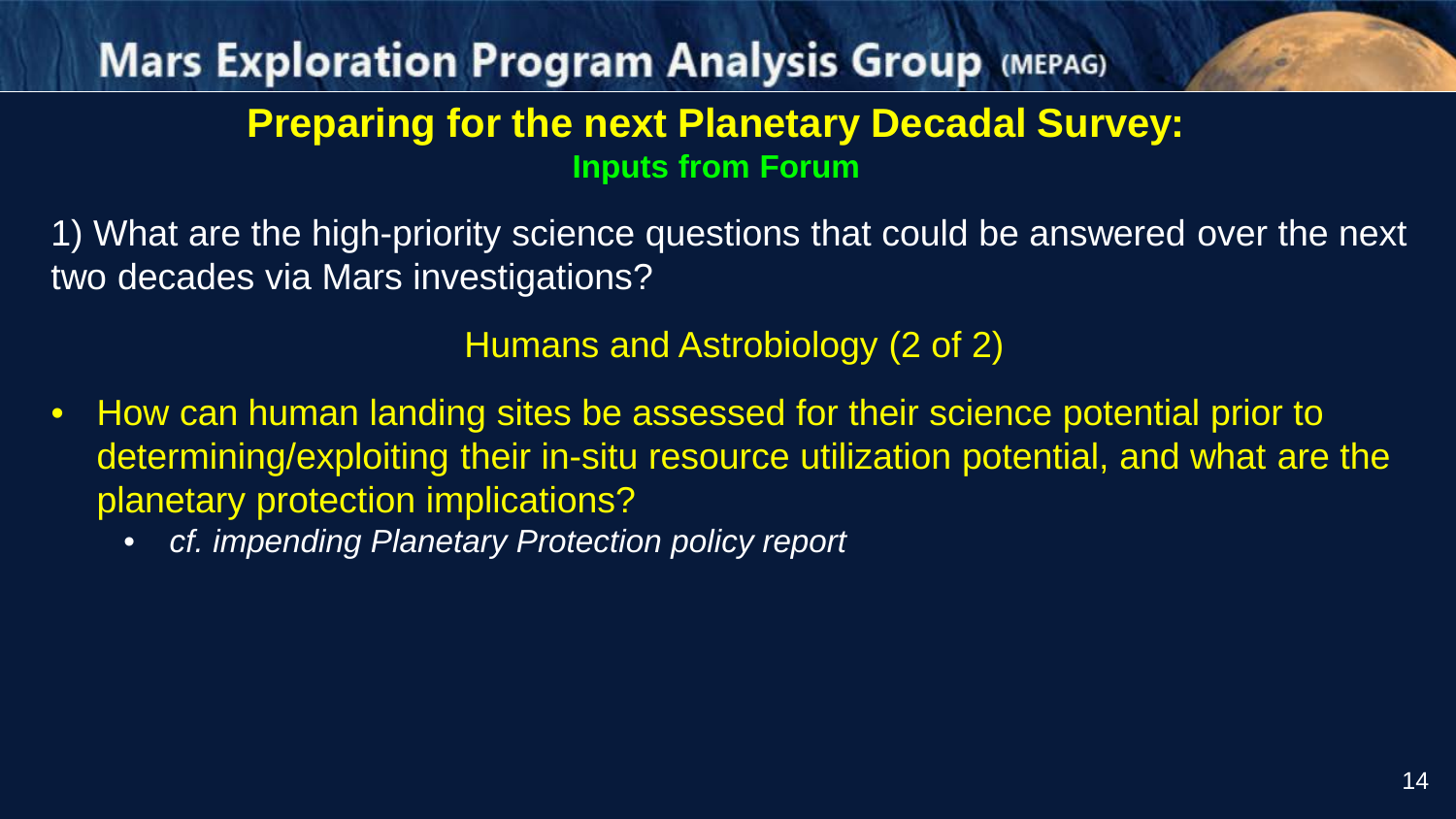1) What are the high-priority science questions that could be answered over the next two decades via Mars investigations?

Strategies from orbit/surface/subsurface (1 of 2)

- What are the absolute ages of volcanic rocks with known provenance and geologic context from a diverse suite of sampling locations?
- Where do subsurface regions exist with volatile reservoirs and which could be considered as habitable zones?
- What is the evolution of the martian interior, as evidence by seismicity, heat flow, crustal magnetic fields, and the magnetosphere?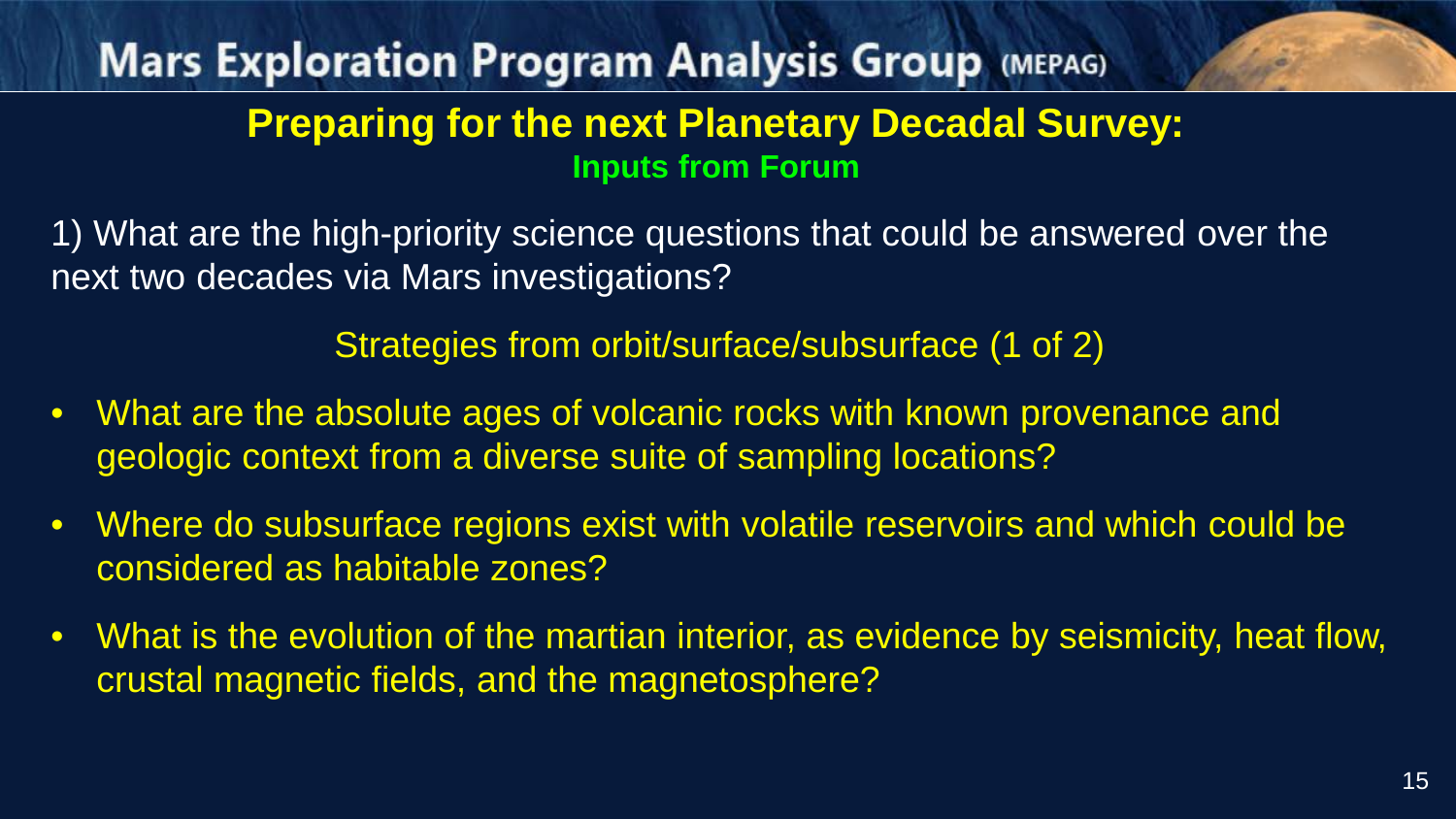1) What are the high-priority science questions that could be answered over the next two decades via Mars investigations?

#### Strategies from orbit/surface/subsurface (2 of 2)

- What is the evolution of the martian atmosphere, as influenced by volatile cycling, chemistry, magnetic field strength, and obliquity cycle effects?
- How often and under what conditions are dynamic processes on the ground and atmosphere observed?
- What are the rock/mineral compositions and abundances of aqueously altered environments observed at high spatial resolutions?
- What is the history of climate/habitability change from pre-Noachian to today?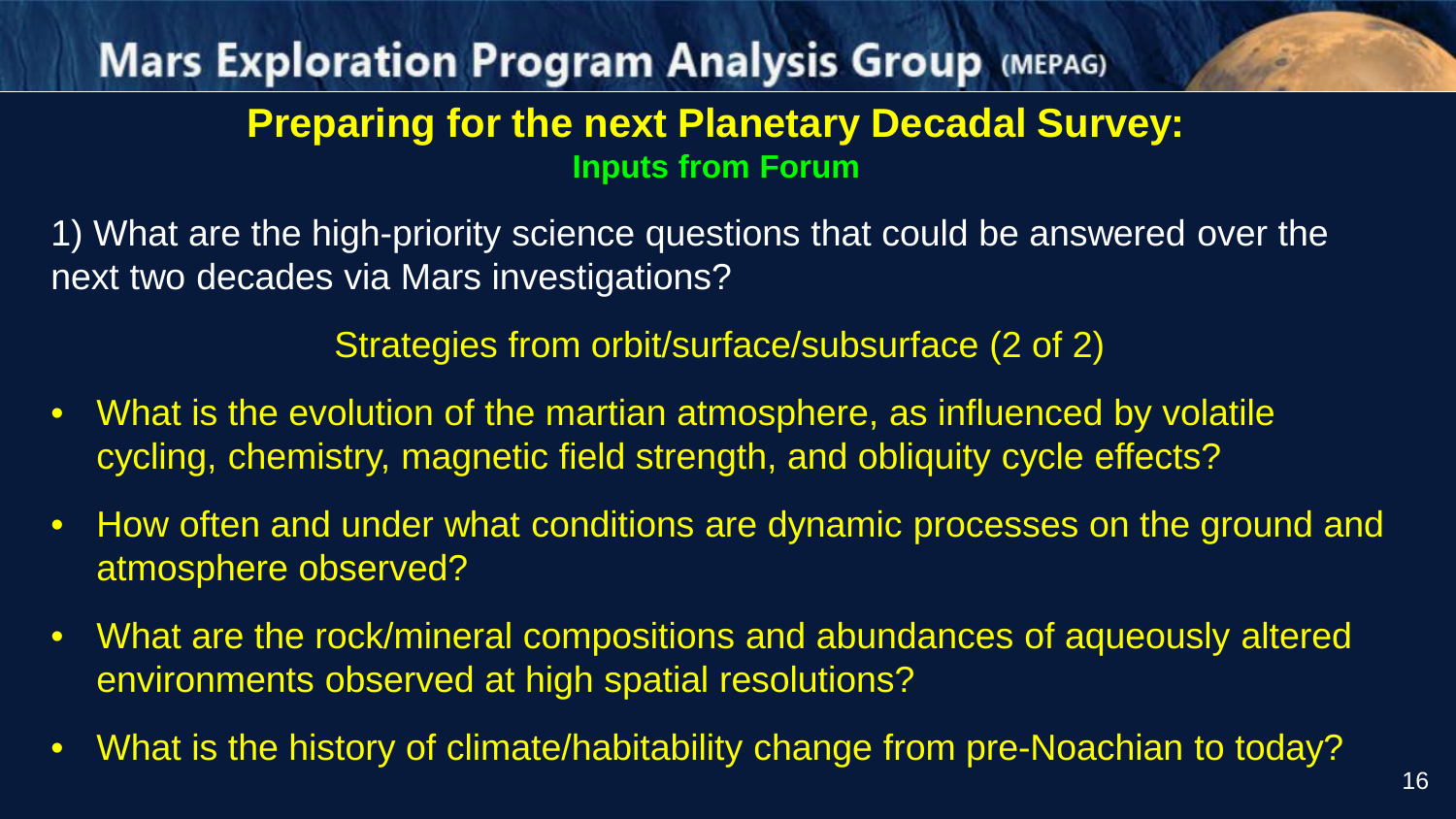2) What type of mission class(es) could be used to significantly address this science (in part or in full)?

#### Ice/Polar

- Small Sats:
	- Polar Drop (Hayne)

#### • Small/Medium competed:

- M-PRESS (Discovery;Byrne)
- Various sub-sets of science studied by NEX-SAG
- Polar night condensation (Titus: advanced LiDAR, neutrons, bolometer)
- New Frontiers-class
	- **Orbital: NEX-SAG complement** Distribution and Origin of Ice Reservoirs
		- Sub-surface ice sounder and/or Synthetic Aperture Radar (SAR) imager
		- Current climate (weather, seasonal cap)
		- Imaging, SWIR, TIR mapping and/or sounding
		- Sub-mm for winds
	- **Landed**
		- Imaging, drill, rover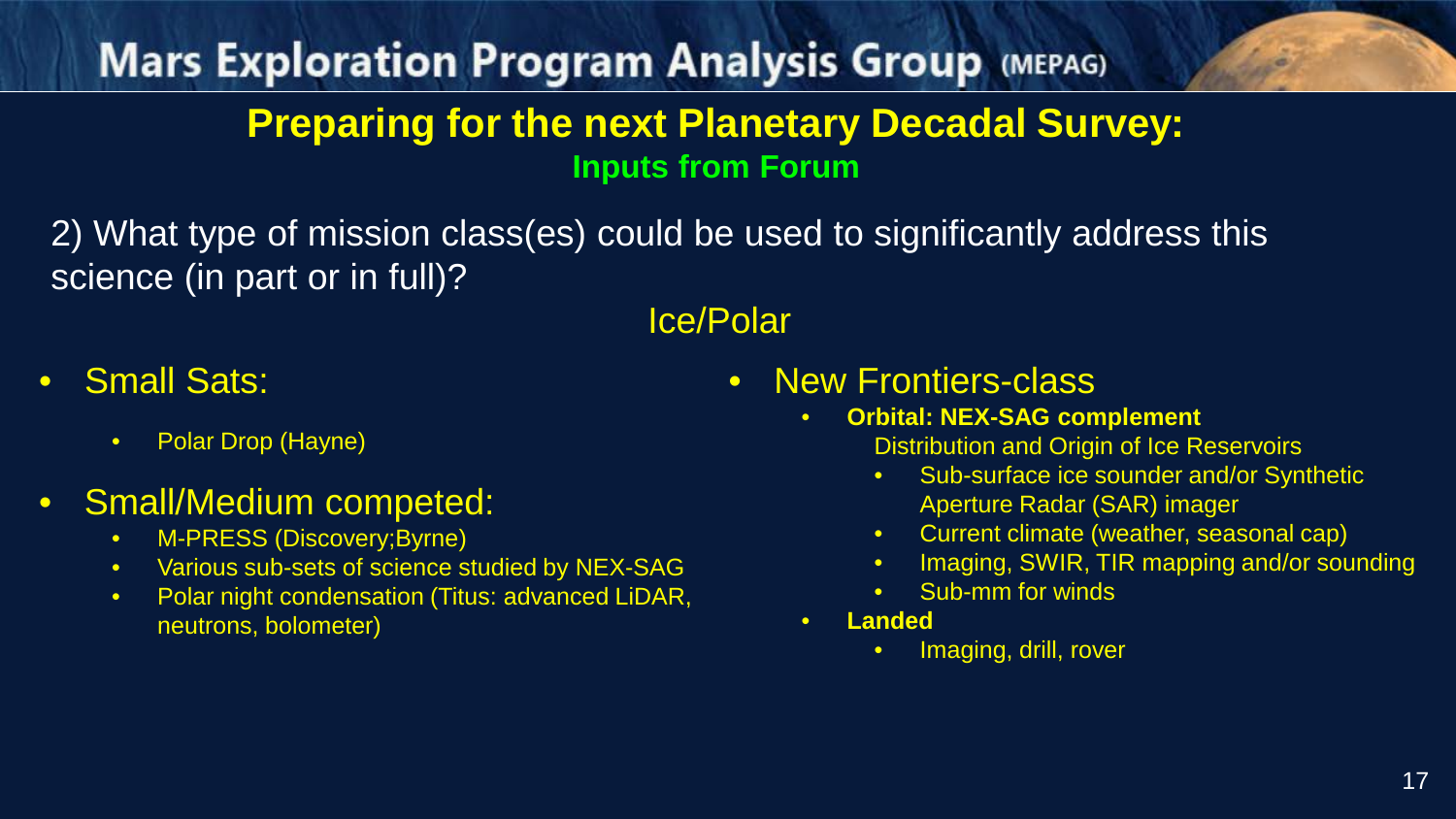2) What type of mission class(es) could be used to significantly address this science (in part or in full)?

#### Modern Surface and Climate

- Small Sats: Global profile measurement of atmospheric temperature, dust, water ice, and water vapor, with surface temperatures at multiple times of day
	- Mars-synchronous (areosynchronous) orbit (Montabone)
	- Monitoring of polar regions for changes (jets)

#### • Small/Medium competed:

- LIDAR (CO2 vs. H2O, grain sizes, ice thickness), SAR, neutron imaging, thermal emission spectrometer
- Sub-mm sounder, a thermal infrared profiler, and a wide-angle camera using SEP
- In situ observations from landers/rovers

• Note scalability of missions depending on size and number of instruments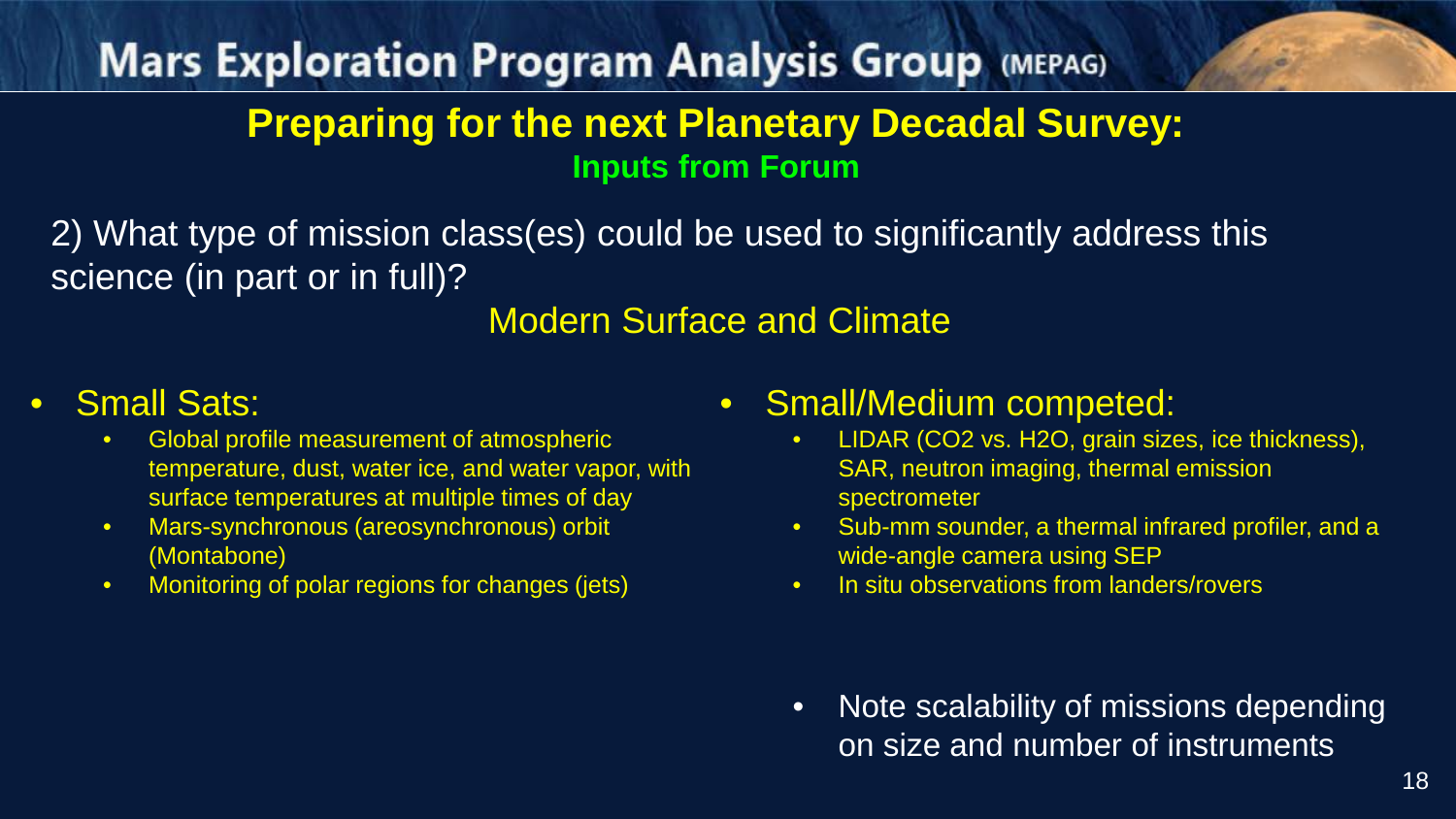2) What type of mission class(es) could be used to significantly address this science (in part or in full)?

Humans and Astrobiology

- Small/medium competed missions
	- Icebreaker (Discovery 2015)
	- SAR for ice mapping (Kerber)
	- Airfall dust sample return
	- RSLs
	- Multiple MER class rovers for ISRU reconnaissance?
	- Challenge: Decadal Survey doesn't consider/prioritize human exploration, yet the concept of "dual purpose" missions (SMD/HEO) is of potential strategic interest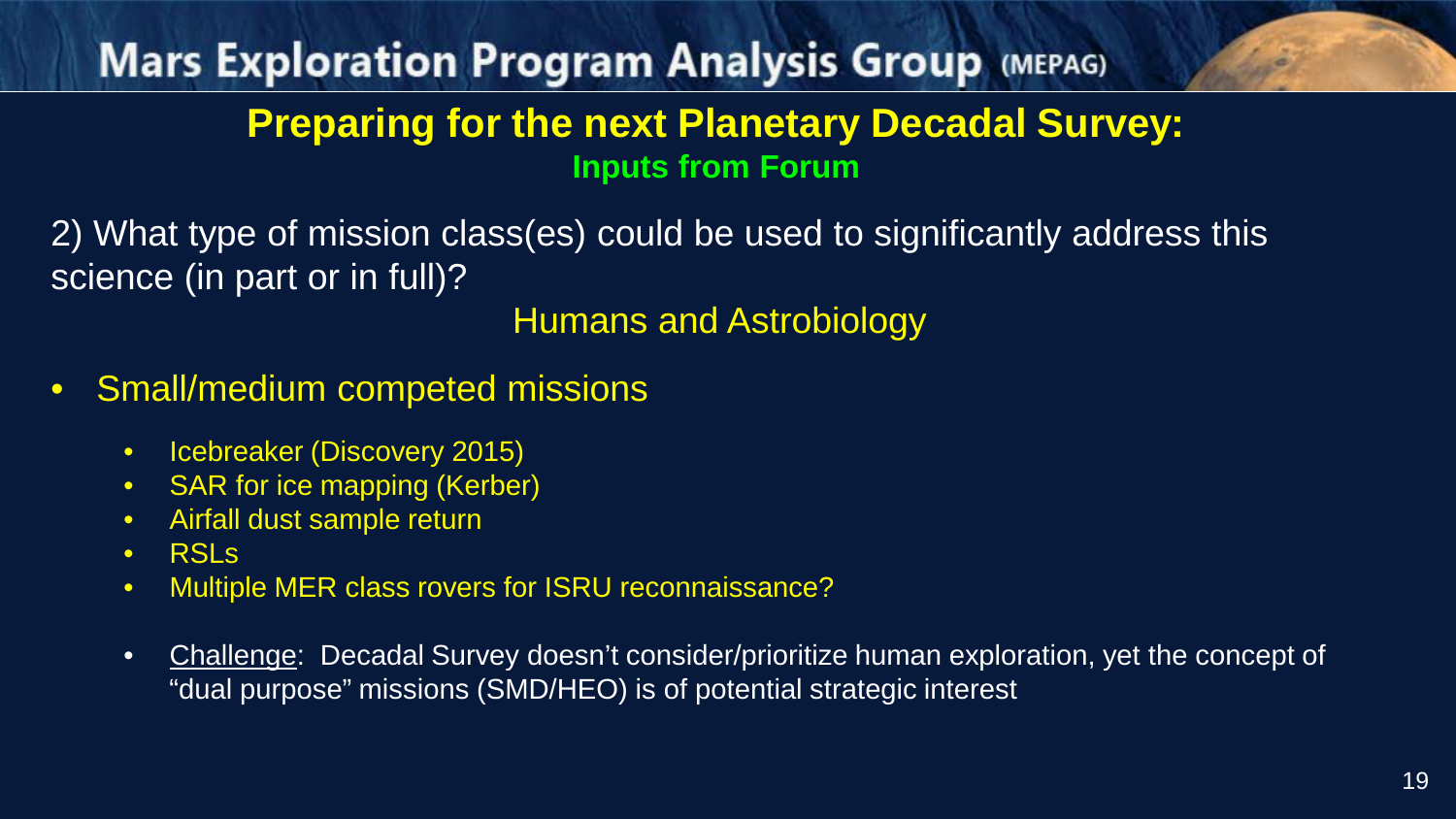2) What type of mission class(es) could be used to significantly address this science (in part or in full)?

Strategies from orbit/surface/subsurface

- 
- Small Sats: Dropped landers, hoppers, helicopters
	- Magnetometers
	- Sounders
- Small/Medium competed:
	- Next generation orbital remote sensing instrumentation
		- HiRISE 2, CRISM2, TES2, THEMIS2
	- Multi-point magnetic field, plasma and atmospheric escape measurements (Discovery class)
	- Multiple rovers or other multi-site spacecraft
	- Grab-and-go from well-characterized sites<br>• Less expensive than full MSR but not "fully
		- blind"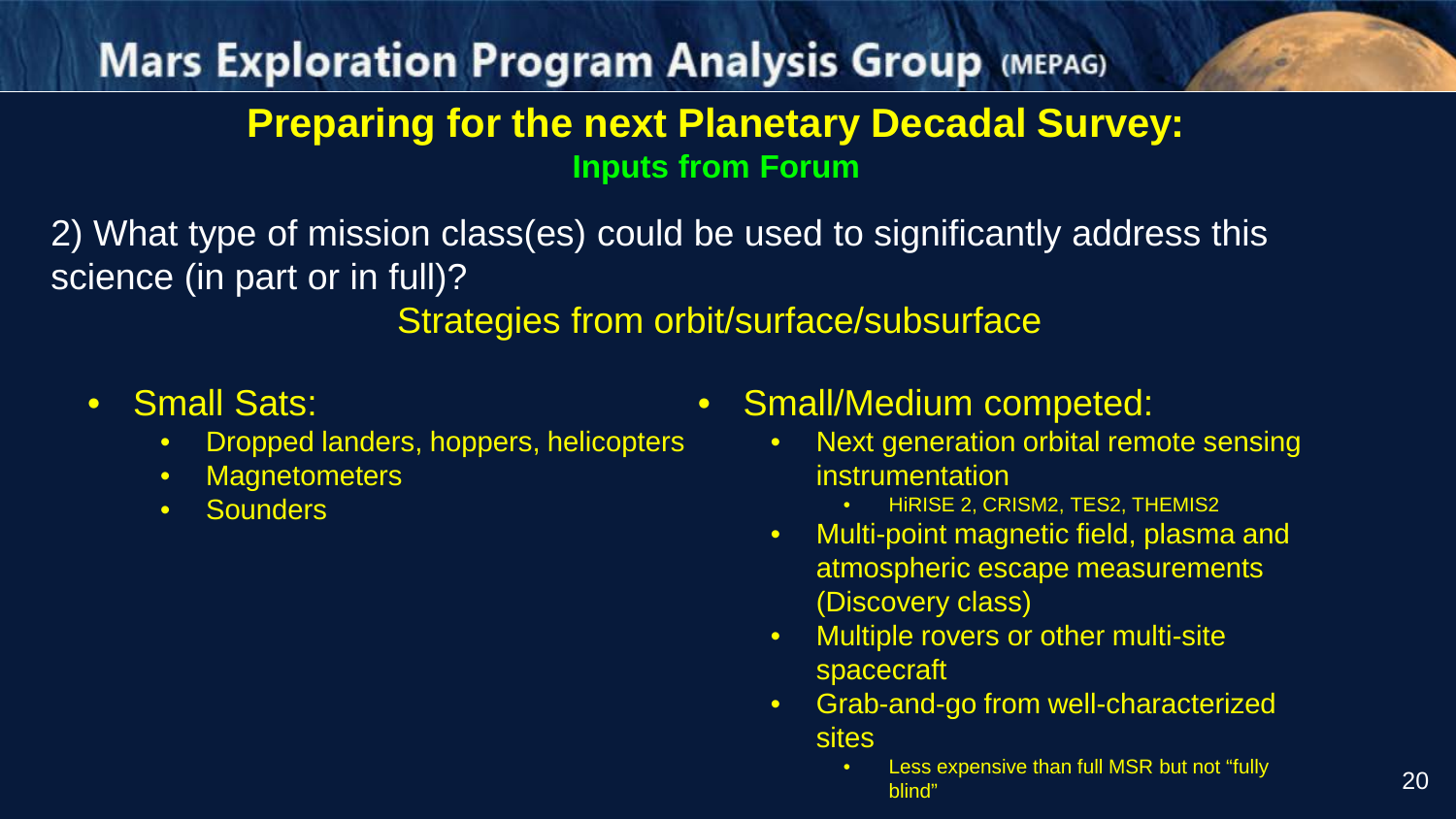3) Does addressing a particular science question (or a particular mission concept) fall into this next decade (2023-2032), or should we consider it more as a follow-on to MSR (which may still involve some work in the coming decade)?

- All submitted ideas could be pursued in the coming decade.
- The concept of maintaining our combined analyses of "Mars as a system" was a common theme.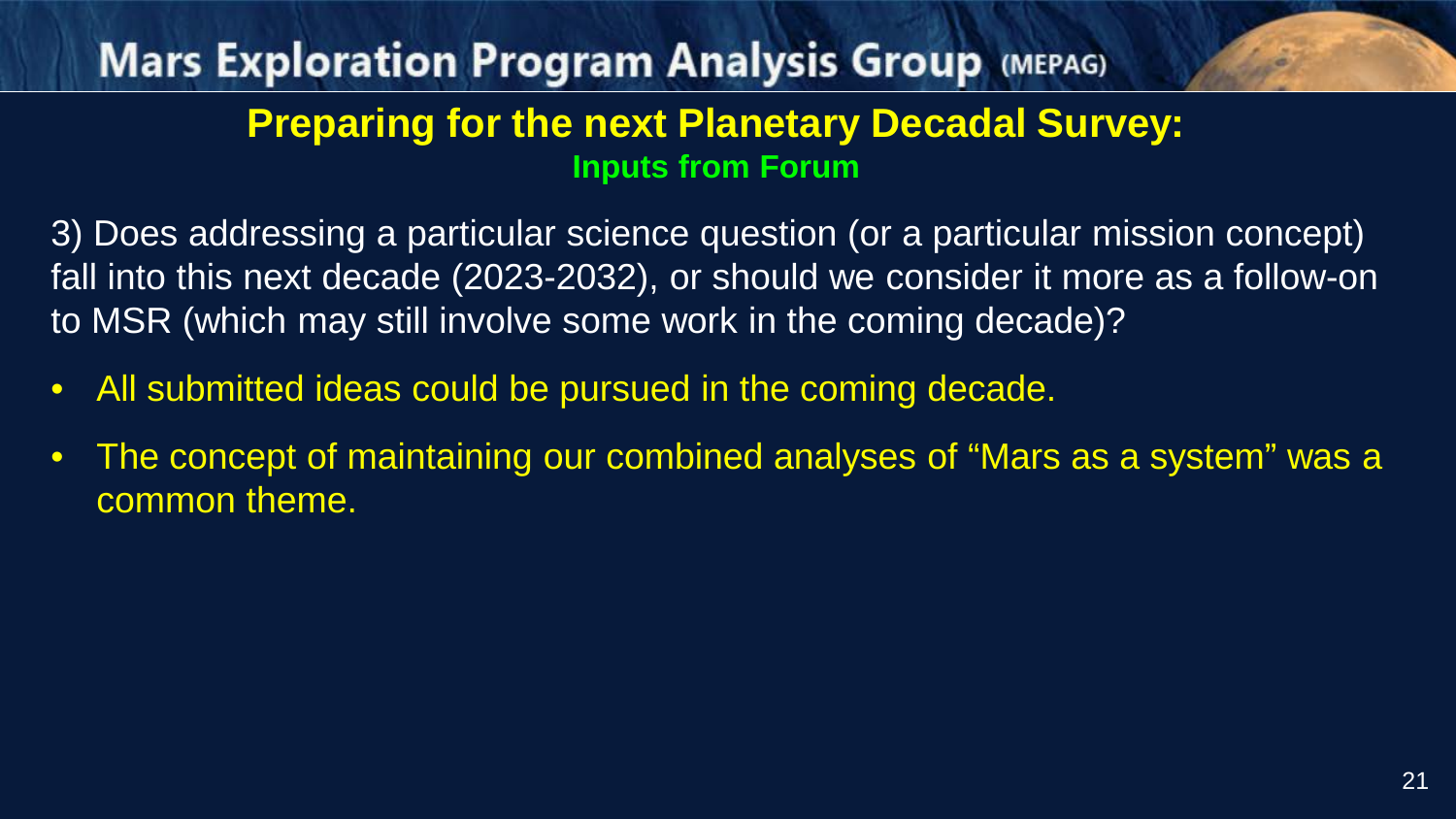4) Are there topics/questions that could be addressed by a MEPAG study or workshop, that would better enable a particular concept or class of concepts to be considered by the 2023-2032 Decadal Survey Committee? (1 of 3)

- Power requirements for surviving Polar night with landed mission
- SAG to explore polar landed mission concepts, including stationary lander with polar/astrobiology drill and/or science accomplished from rover missions.
- Consider network Mars Drop SAG, one element of which is PolarDrop, among other possible science goals from stations at multiple locations.
	- Survivability of "drop-off" missions
- Team "X" studies of entire mission/systems, *with science as driver*
- 22 • Analysis of orbital entries/propulsion for Small Sats (Team "A"?), *with notional missions to define the requirements* (consult with PESTO)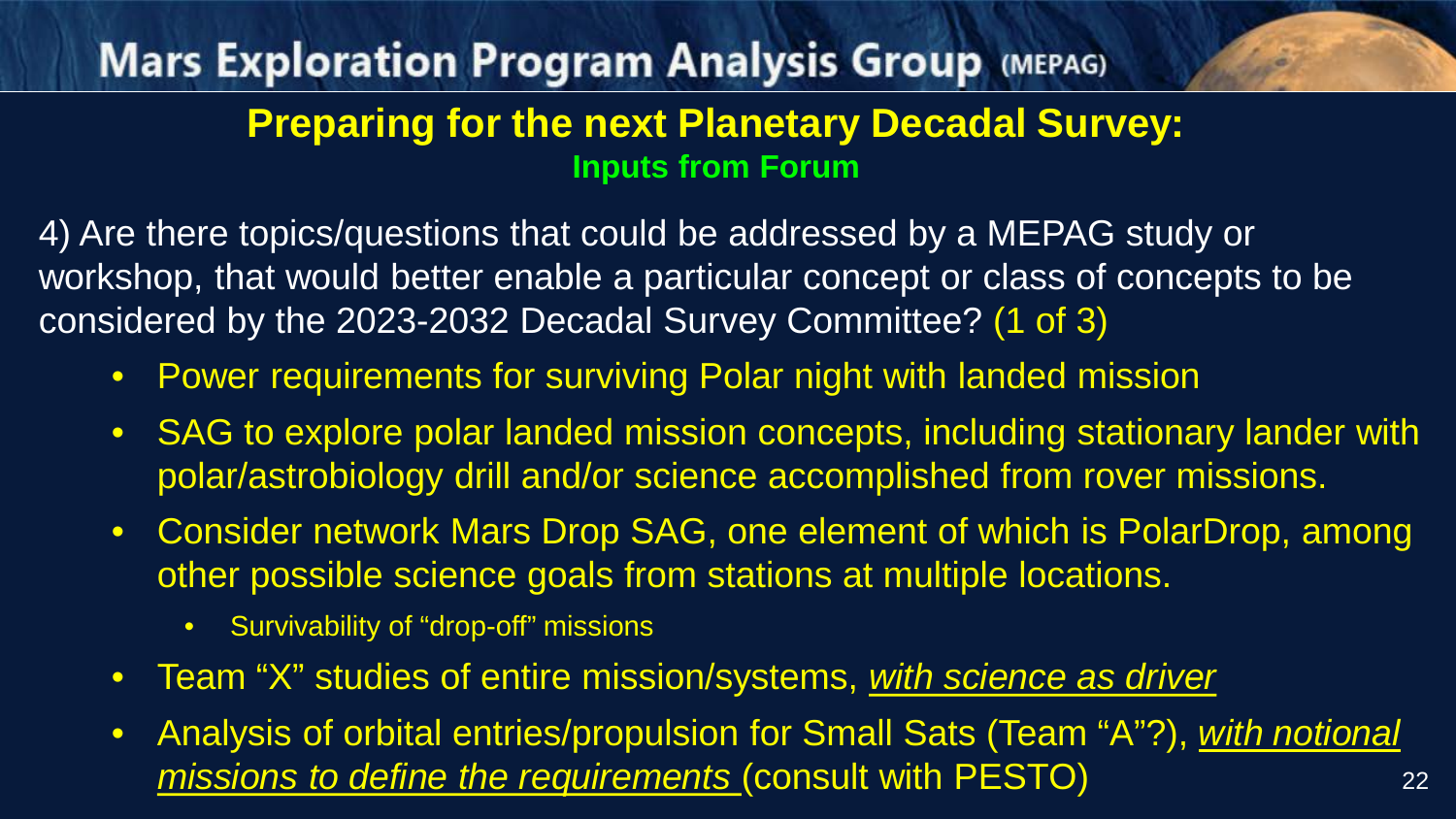4) Are there topics/questions that could be addressed by a MEPAG study or workshop, that would better enable a particular concept or class of concepts to be considered by the 2023-2032 Decadal Survey Committee? (2 of 3)

- Analysis of dual-purpose instrumentation for humans and science while maintaining contamination protocols for both.
- How can the combination of orbital and landed assets be used to substantially improve ground truth, context, and overall mission science return?
- How do we constrain the current/predicted engineering capabilities of small spacecraft over the upcoming decade, and how can those constraints be used to provide realism to specific science objectives that would not otherwise consider small spacecraft as an option?